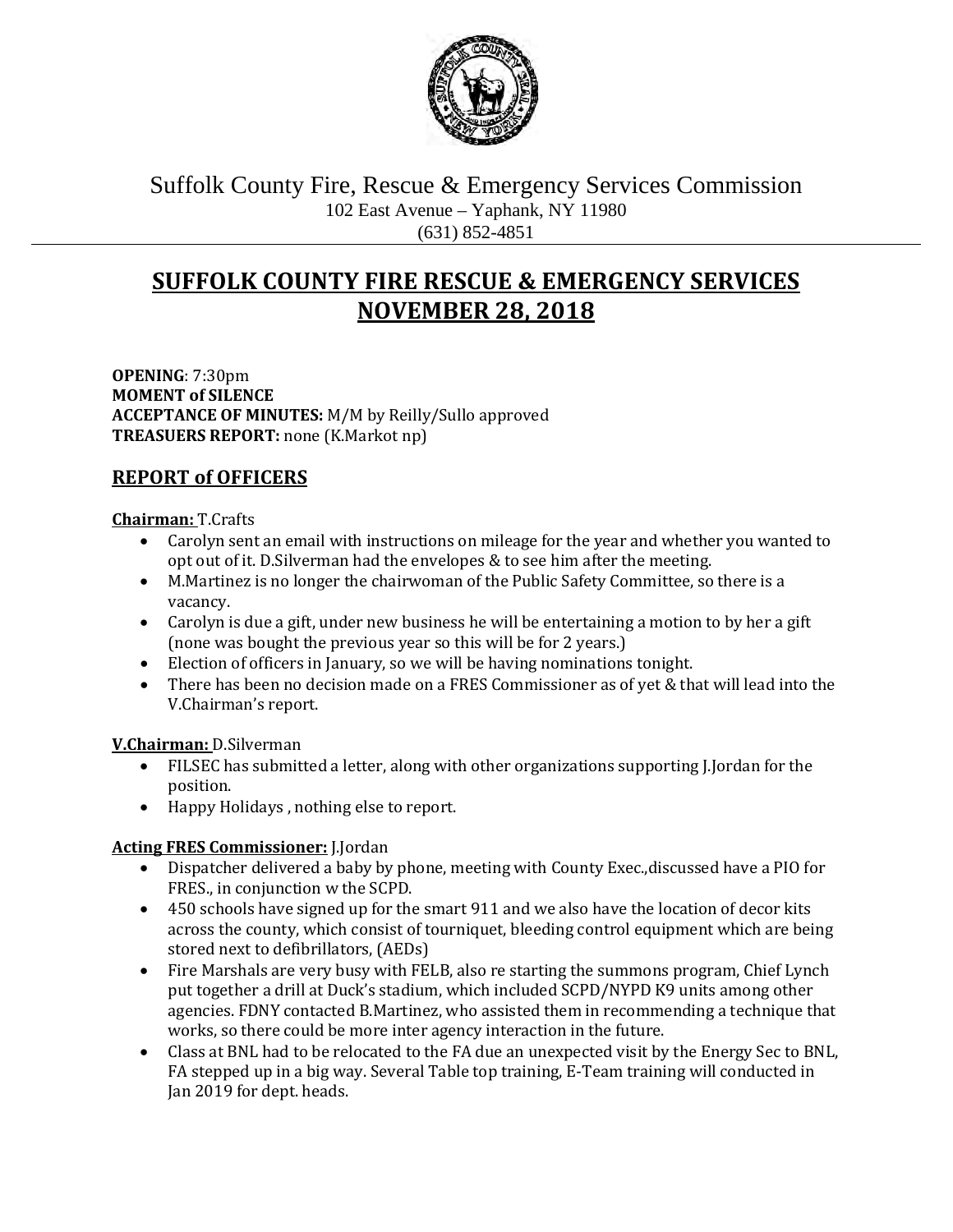- Super Storm Sandy's Task Force is still up and running, Quogue plane incident after action meeting is being planned along with the report for the Police Dept., numerous resources responded from FRES, including the AC, OEM commander & the Command unit. Recent incidents responded to, Ronkonkoma Tornado, Quogue plane crash, the MERV responded MCI in Flanders, Fishers Island, plane incident in East Moriches, MacArthur Airport airline (Frontier) some in the cabin, 2 other MERV responses, one for 21 patience & for a Handicap bus incident. Thanksgiving morning, 75 patients from an assisted living facility, Mutual Aid Fire in North Amityville (hotel), Suffolk City Marathon, which went off without any issues.
- Received 3 new light towers, OEM is hiring a couple of people, FA working on the computer for the Tower so the can correct or at least know what the issue is so that it can be corrected.
- Everything scheduled for the FA is either in the works or up to date.
- Question from N.Reilly about the 2nd K9 & the answer is that the amount of calls for the current dog doesn't justify another dog at this time. If the numbers pick up, then the 2nd dog issue will be re-visited.

## **Fire Academy:** E.Johnston

- The 2019 schedule is out, by email & on the website, Fire instructor 2, Train the trainer is in the works, FF 1 & 2, there will be 5 dates for re testing.
- Field closes tomorrow, Meeting with rep from NYS, and topic of discussion is to get  $FF 1 & 2$ nationally certified. Also looking at Instructor 1 & 2.
- Working with FRES, and we got a lot of Fire Marshal training done, has mat de-con training, and we want to continue it into 2019, it's mostly the paid guys during the day so they're more available, going to try and get the FM's the 24hr credit so they don't have to go all over to get the certification.
- Happy Holidays!!!

**Chairman Crafts** thanked Ed & the FA for outstanding job in 2018 & looking forward to even a better one in 2019!

**SCPD:** Sgt.Kalen

• All Helicopters (3) are in service and the county will be continuing their holiday enforcement campaign. More patrols in shopping centers and so forth.

## **EMS:**

- Online credentialing started in August of 2018, ALS CPAP is going online, a lot of basic classes coming up in numerous locations throughout the county, refreshers too.
- Retirement party for B.Delagi/K.Klug. 1/18/19 Capt. Bills.
- 12/27/18 will be the walk out for both.
- Hired B. Bancroft to replace K. Klug.

# **COMMITTEE REPORTS**

**Combined Radio:** N.Reilly

- Meeting was held on 11/14/18 West/East Progress,
- 700-800 AT&T has the build out program, recommends letter to county exec. Regarding T-Band, start pushing that again, with Zeldin back keep the pressure on him too. M/M N.Reilly/J. To write the letter to the county exec. approved.
- Chief Minutti, 3 new dispatchers will be hired on 12/10/18.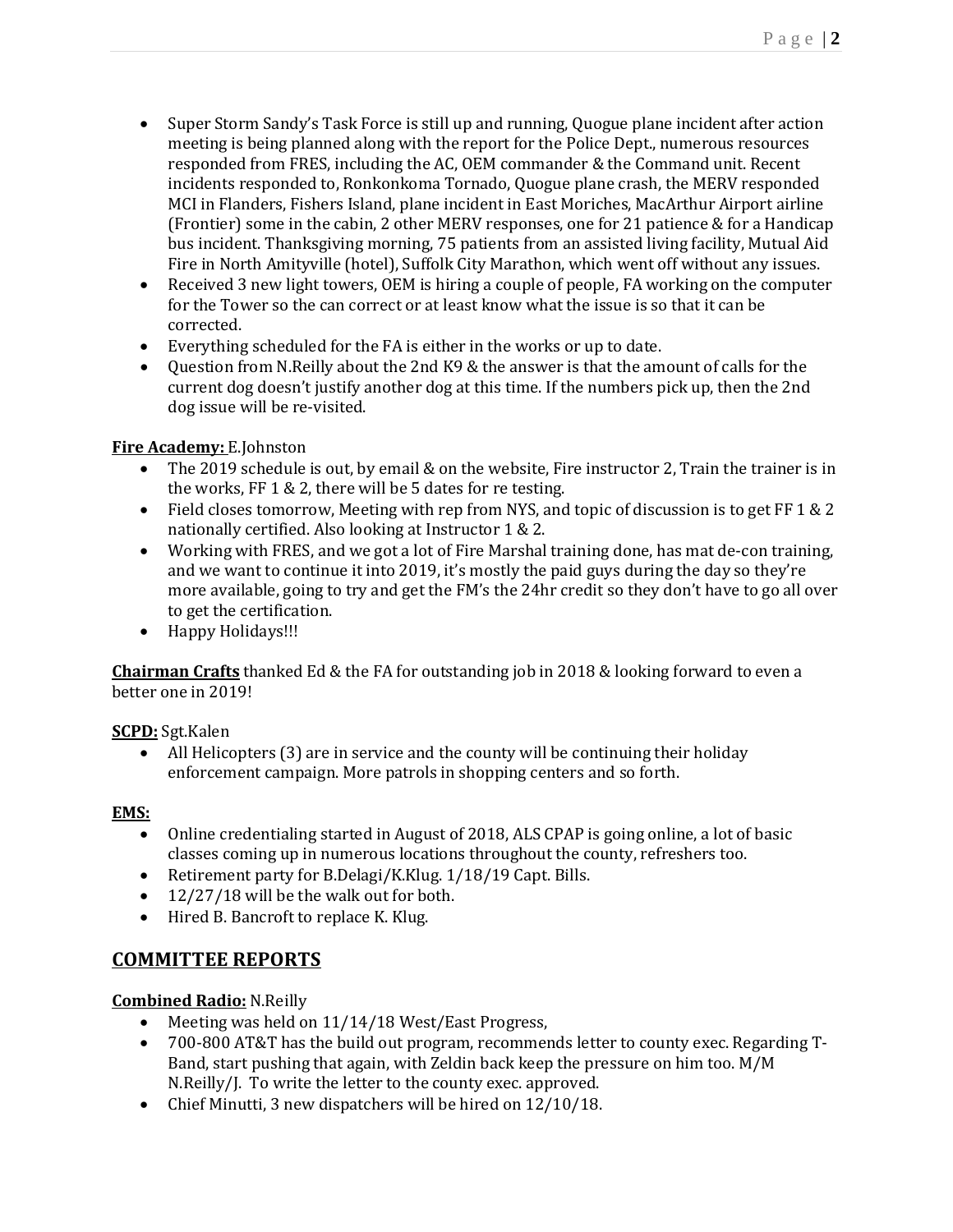• Drone program is still in the works and the ESAP 7 PSAP are being worked on.

### **Building & Grounds-Legislation :** E.Tully

- Didn't make the building & ground meeting, (weather)
- State took away the Heart issue on the insurance, so all the organizations are sending letters to Albany, trying to get it reinstated

# **REPORT OF ORGANIZATIONS**

#### **Suffolk Chiefs:** J.Coughlin

- Just finished elections, Res. C.Bancroft, 1VP T.Kriklava, 2VP N.Luperella Sgt at Arms J.Coughlin, Recording Secretary M.Barry, Corr.Secretary B.Craine, Treasurer I.Bodkin
- Seminar Westhampton Beach FD 3/22/19 Topic Parkland Fl. School Shooting.

### **Old Business:**

- Waiting on nomination letters from the following,
- Islip Chiefs & Districts.
- Meeting w the FA went well, there are just a few minor issues that need to be discussed, which will be discussed during executive session.

### **New Business:**

- M/M to get Carolyn a gift (last year we forgot so were going to double up this year)
- By N.Reilly to give her \$250.00 2nd by E.Tully approved.
- M/M N.Reilly/E.Tully to send up to 4 people to the EMS retirement party (total \$320.00) Approved

## **Good and Welfare:**

- T.Crafts is leaving for a job down south. Tim wants to thank everyone for all the support during his 2 years of Chairman. He also thanked A/C Jordan and wished him the best and hopes his situation is addressed.
- F.Bonaventre stated that one of the East Islip chiefs were burned last week trying to extinguish a fire in his home, 2nd/3rd burns, he wanted to thank SCPD Aviation, Stony Brook Burn Center, Frank reminded his chief to make all the notifications to the proper firematic agencies so they could have the proper units respond to the hospital; to assist and once that was done, Frank just wanted to thank the agencies for their quick & professional response.

#### **Nominations:**

- Secretary J.Coughlin M/M R.Barz/E.Tully
- Treasurer F.Bonaventre M/M J.Coughlin/R.Barz
- V.Chairman K.Markot M/M T.Crafts/D.Silverman
- Chairman D.Silverman M/M T.Crafts/E.Tully

#### **Executive Session:**

- M/M by E.Tully/R.Barz to enter into **Executive Session** at 8:29pm
- A/Commissioner Jordan was asked to stay.

#### **Meeting Adjourned 9:03pm**